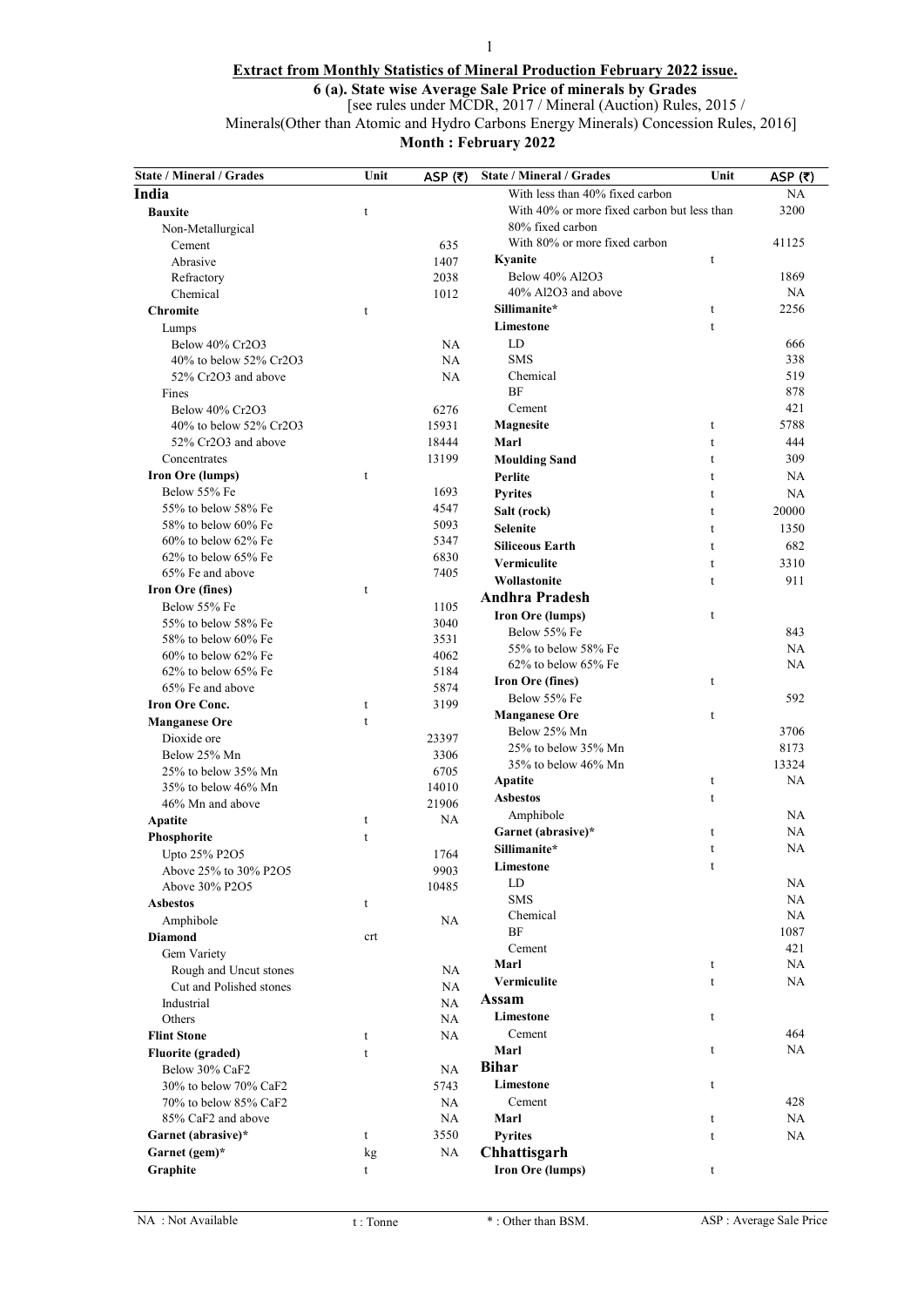### 2

## Extract from Monthly Statistics of Mineral Production February 2022 issue.

6 (a). State wise Average Sale Price of minerals by Grades

[see rules under MCDR, 2017 / Mineral (Auction) Rules, 2015 /

Minerals(Other than Atomic and Hydro Carbons Energy Minerals) Concession Rules, 2016]

Month : February 2022

| <b>State / Mineral / Grades</b>     | Unit        | ASP $(5)$       | State / Mineral / Grades                    | Unit         | ASP $(5)$  |
|-------------------------------------|-------------|-----------------|---------------------------------------------|--------------|------------|
| 55% to below 58% Fe                 |             | NA              | Cement                                      |              | 421        |
| 58% to below 60% Fe                 |             | <b>NA</b>       | Marl                                        | t            | NA         |
| $60\%$ to below $62\%$ Fe           |             | <b>NA</b>       | Salt (rock)                                 | $\mathsf{t}$ | 20000      |
| 62% to below 65% Fe                 |             | 5636            | Jammu & Kashmir                             |              |            |
| 65% Fe and above                    |             | 7408            | Limestone                                   | t            |            |
| <b>Iron Ore (fines)</b>             | t           |                 | LD                                          |              | <b>NA</b>  |
| Below 55% Fe                        |             | 2470            | <b>BF</b>                                   |              | NA         |
| 55% to below 58% Fe                 |             | <b>NA</b>       | Cement                                      |              | 421        |
| 58% to below 60% Fe                 |             | 4026            | Marl                                        | t            | NA         |
| $60\%$ to below $62\%$ Fe           |             | 4626            | <b>Jharkhand</b>                            |              |            |
| $62\%$ to below $65\%$ Fe           |             | 5255            | <b>Bauxite</b>                              | $\mathsf{t}$ |            |
| 65% Fe and above                    |             | 5885            | Non-Metallurgical                           |              |            |
| Graphite                            | t           |                 | Cement                                      |              | <b>NA</b>  |
| With less than 40% fixed carbon     |             | <b>NA</b>       | Abrasive                                    |              | <b>NA</b>  |
| Limestone                           | $\mathsf t$ |                 | Refractory                                  |              | 818        |
| LD                                  |             | <b>NA</b>       | Iron Ore (lumps)                            | t            |            |
| <b>BF</b><br>Cement                 |             | 808<br>421      | Below 55% Fe                                |              | 1938       |
| Marl                                | t           | <b>NA</b>       | 55% to below 58% Fe                         |              | NA         |
|                                     | t           | 309             | 58% to below 60% Fe                         |              | <b>NA</b>  |
| <b>Moulding Sand</b>                |             |                 | $60\%$ to below $62\%$ Fe                   |              | NA         |
| Goa                                 |             |                 | $62\%$ to below $65\%$ Fe                   |              | NA         |
| <b>Iron Ore (lumps)</b>             | t           |                 | 65% Fe and above                            |              | NA         |
| Below 55% Fe<br>55% to below 58% Fe |             | <b>NA</b><br>NA | Iron Ore (fines)                            | t            |            |
| 58% to below 60% Fe                 |             | <b>NA</b>       | Below 55% Fe                                |              | 810        |
| $60\%$ to below $62\%$ Fe           |             | NA              | 55% to below 58% Fe                         |              | NA         |
| $62\%$ to below $65\%$ Fe           |             | <b>NA</b>       | 58% to below 60% Fe                         |              | NA         |
| 65% Fe and above                    |             | <b>NA</b>       | 60% to below 62% Fe<br>62% to below 65% Fe  |              | 6282<br>NA |
| Iron Ore (fines)                    | $\mathbf t$ |                 |                                             | t            |            |
| Below 55% Fe                        |             | NA              | <b>Manganese Ore</b><br>Dioxide ore         |              | NA         |
| 55% to below 58% Fe                 |             | <b>NA</b>       | Below 25% Mn                                |              | NA         |
| 58% to below 60% Fe                 |             | <b>NA</b>       | 25% to below 35% Mn                         |              | NA         |
| 60% to below 62% Fe                 |             | <b>NA</b>       | 35% to below 46% Mn                         |              | NA         |
| $62\%$ to below $65\%$ Fe           |             | <b>NA</b>       | 46% Mn and above                            |              | NA         |
| <b>Iron Ore Conc.</b>               | t           | NA              | <b>Flint Stone</b>                          | t            | NA         |
| Limestone                           | $\mathbf t$ |                 | Graphite                                    | $\mathsf t$  |            |
| LD                                  |             | NA              | With less than 40% fixed carbon             |              | NA         |
| Gujarat                             |             |                 | With 40% or more fixed carbon but less than |              | NA         |
| <b>Bauxite</b>                      | t           |                 | 80% fixed carbon                            |              |            |
| Non-Metallurgical                   |             |                 | With 80% or more fixed carbon               |              | NA         |
| Cement                              |             | 803             | Kvanite                                     | t            |            |
| Abrasive                            |             | 1407            | Below 40% Al2O3                             |              | 1850       |
| Refractory                          |             | 2314            | Limestone                                   | t            |            |
| Chemical                            |             | 1018            | <b>BF</b>                                   |              | NA         |
| <b>Manganese Ore</b>                | t           |                 | Cement                                      |              | 421        |
| Below 25% Mn                        |             | <b>NA</b>       | Marl                                        | t            | NA         |
| <b>Fluorite (graded)</b>            | t           |                 | Karnataka                                   |              |            |
| Below 30% CaF2                      |             | NA              | <b>Chromite</b>                             | t            |            |
| Limestone                           | t           |                 | Lumps                                       |              |            |
| Chemical                            |             | 519             | Below 40% Cr2O3                             |              | NA         |
| BF                                  |             | NA              | <b>Iron Ore (lumps)</b>                     | t            |            |
| Cement                              |             | 421             | Below 55% Fe                                |              | 2237       |
| Marl                                | t           | 389             | 55% to below 58% Fe                         |              | 4310       |
| Perlite                             | t           | NA.             | 58% to below 60% Fe                         |              | 4669       |
| <b>Himachal Pradesh</b>             |             |                 | $60\%$ to below $62\%$ Fe                   |              | 4669       |
| Limestone                           | t           |                 | 62% to below 65% Fe                         |              | 4707       |
| LD                                  |             | 666             | 65% Fe and above                            |              | 5329       |
| <b>SMS</b>                          |             | 338             | <b>Iron Ore (fines)</b>                     | t            |            |
| Chemical                            |             | NA.             | Below 55% Fe                                |              | 1129       |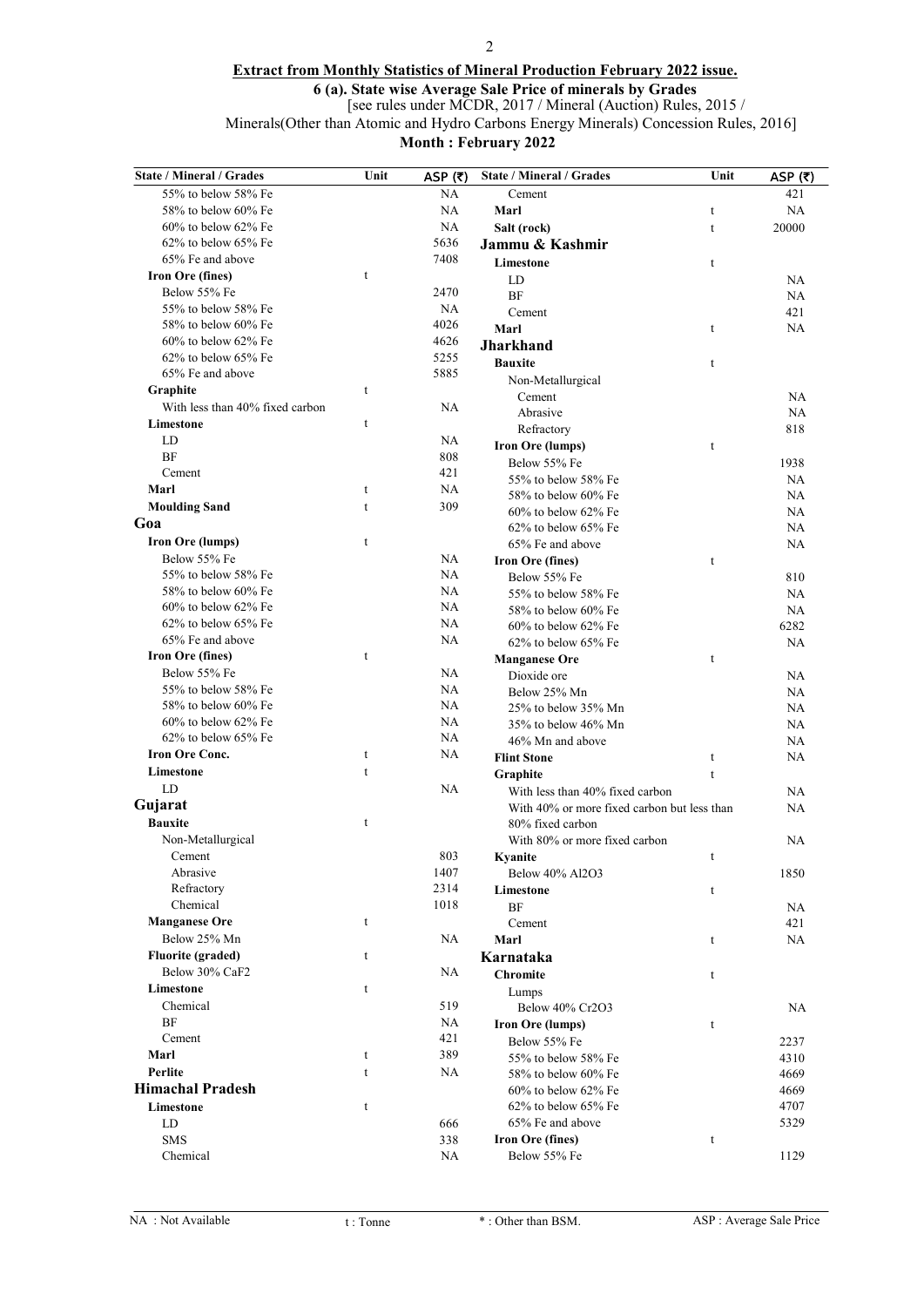### 3

### Extract from Monthly Statistics of Mineral Production February 2022 issue.

6 (a). State wise Average Sale Price of minerals by Grades

[see rules under MCDR, 2017 / Mineral (Auction) Rules, 2015 /

Minerals(Other than Atomic and Hydro Carbons Energy Minerals) Concession Rules, 2016]

Month : February 2022

| <b>State / Mineral / Grades</b> | Unit        | ASP $(5)$ | State / Mineral / Grades  | Unit | ASP (₹)   |
|---------------------------------|-------------|-----------|---------------------------|------|-----------|
| 55% to below 58% Fe             |             | 2600      | BF                        |      | 867       |
| 58% to below 60% Fe             |             | 3031      | Cement                    |      | 421       |
| $60\%$ to below $62\%$ Fe       |             | 3616      | Marl                      | t    | NA        |
| $62\%$ to below $65\%$ Fe       |             | 4473      | Maharashtra               |      |           |
| 65% Fe and above                |             | 6092      | <b>Bauxite</b>            | t    |           |
| <b>Manganese Ore</b>            | $\mathbf t$ |           | Non-Metallurgical         |      |           |
| Below 25% Mn                    |             | 2812      | Cement                    |      | 436       |
| 25% to below 35% Mn             |             | 10493     | Iron Ore (lumps)          | t    |           |
| 35% to below 46% Mn             |             | 12678     | Below 55% Fe              |      | 2376      |
| 46% Mn and above                |             | <b>NA</b> | 55% to below 58% Fe       |      | 2376      |
| Kyanite                         | t           |           | 58% to below 60% Fe       |      | 4200      |
| Below 40% Al2O3                 |             | 1790      | $60\%$ to below $62\%$ Fe |      | <b>NA</b> |
| Limestone                       | t           |           | $62\%$ to below $65\%$ Fe |      | 6521      |
| LD                              |             | <b>NA</b> | Iron Ore (fines)          | t    |           |
| <b>SMS</b>                      |             | NA        | Below 55% Fe              |      | 705       |
| <b>BF</b>                       |             | 401       | 55% to below 58% Fe       |      | 1662      |
| Cement                          |             | 421       | 58% to below 60% Fe       |      | <b>NA</b> |
| Magnesite                       | t           | 8866      | $60\%$ to below $62\%$ Fe |      | 3301      |
| Marl                            | $\mathbf t$ | <b>NA</b> | <b>Manganese Ore</b>      | t    |           |
| Kerala                          |             |           | Dioxide ore               |      | 23397     |
| Sillimanite*                    | t           | <b>NA</b> | Below 25% Mn              |      | 4665      |
| Limestone                       | t           |           | 25% to below 35% Mn       |      | 7582      |
| Cement                          |             | 1052      | 35% to below 46% Mn       |      | 14595     |
| Marl                            | $\mathbf t$ | <b>NA</b> | 46% Mn and above          |      | 20105     |
| <b>Madhya Pradesh</b>           |             |           | <b>Fluorite</b> (graded)  | t    |           |
| <b>Bauxite</b>                  | $\mathbf t$ |           | 30% to below 70% CaF2     |      | 5743      |
| Non-Metallurgical               |             |           | 70% to below 85% CaF2     |      | NA        |
| Cement                          |             | 732       | 85% CaF2 and above        |      | <b>NA</b> |
| Refractory                      |             | 3042      | Kyanite                   | t    |           |
| Chemical                        |             | 848       | Below 40% Al2O3           |      | 2191      |
| <b>Iron Ore (lumps)</b>         | t           |           | 40% Al2O3 and above       |      | NA        |
| Below 55% Fe                    |             | 557       | Sillimanite*              | t    | 2256      |
| 55% to below 58% Fe             |             | <b>NA</b> | Limestone                 | t    |           |
| 58% to below 60% Fe             |             | <b>NA</b> | Chemical                  |      | NA        |
| 60% to below 62% Fe             |             | <b>NA</b> | BF                        |      | NA        |
| Iron Ore (fines)                | t           |           | Cement                    |      | 421       |
| Below 55% Fe                    |             | 525       | Marl                      | t    | NA        |
| 55% to below 58% Fe             |             | 759       | Meghalaya                 |      |           |
| 58% to below 60% Fe             |             | NA        | Sillimanite*              | t    | <b>NA</b> |
| $60\%$ to below $62\%$ Fe       |             | 2500      | Limestone                 | t    |           |
| <b>Iron Ore Conc.</b>           | Ť.          | <b>NA</b> | Chemical                  |      | NA.       |
| <b>Manganese Ore</b>            | t           |           | Cement                    |      | 421       |
| Below 25% Mn                    |             | 3806      | Marl                      | t    | NA.       |
| 25% to below 35% Mn             |             | 5130      | Odisha                    |      |           |
| 35% to below 46% Mn             |             | 13364     | <b>Chromite</b>           | t    |           |
| 46% Mn and above                |             | 22157     | Lumps                     |      |           |
| Phosphorite                     | t           |           | Below 40% Cr2O3           |      | NA        |
| Upto 25% P2O5                   |             | 940       | 40% to below 52% Cr2O3    |      | NA        |
| Above 25% to 30% P2O5           |             | NA        | 52% Cr2O3 and above       |      | NA        |
| Above 30% P2O5                  |             | <b>NA</b> | Fines                     |      |           |
| <b>Diamond</b>                  | crt         |           | Below 40% Cr2O3           |      | 6276      |
| Gem Variety                     |             |           | 40% to below 52% Cr2O3    |      | 15931     |
| Rough and Uncut stones          |             | NA        | 52% Cr2O3 and above       |      | 18444     |
| Cut and Polished stones         |             | NA        | Concentrates              |      | 13199     |
| Industrial                      |             | NA        | <b>Iron Ore (lumps)</b>   | t    |           |
| Others                          |             | NA        | Below 55% Fe              |      | 2960      |
| Limestone                       | t           |           | 55% to below 58% Fe       |      | 5026      |
| LD                              |             | NA        | 58% to below 60% Fe       |      | 5541      |
| <b>SMS</b>                      |             | 338       | 60% to below 62% Fe       |      | 6523      |
| Chemical                        |             | 482       | $62\%$ to below $65\%$ Fe |      | 7409      |